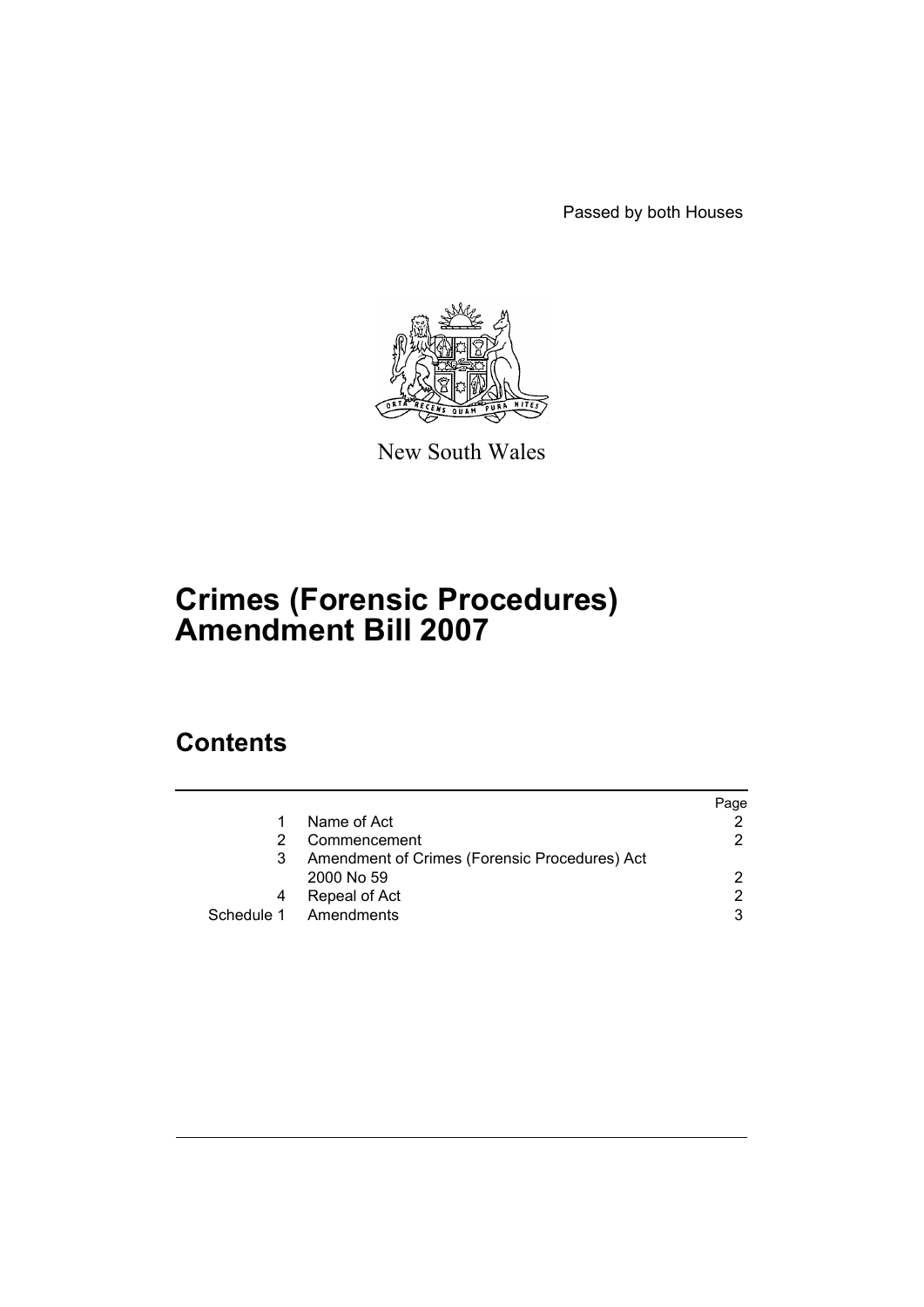*I certify that this public bill, which originated in the Legislative Assembly, has finally passed the Legislative Council and the Legislative Assembly of New South Wales.*

> *Clerk of the Legislative Assembly. Legislative Assembly, Sydney, , 2007*



New South Wales

## **Crimes (Forensic Procedures) Amendment Bill 2007**

Act No , 2007

An Act to amend the *Crimes (Forensic Procedures) Act 2000* to make further provision with respect to the carrying out of forensic procedures.

*I have examined this bill and find it to correspond in all respects with the bill as finally passed by both Houses.*

*Assistant Speaker of the Legislative Assembly.*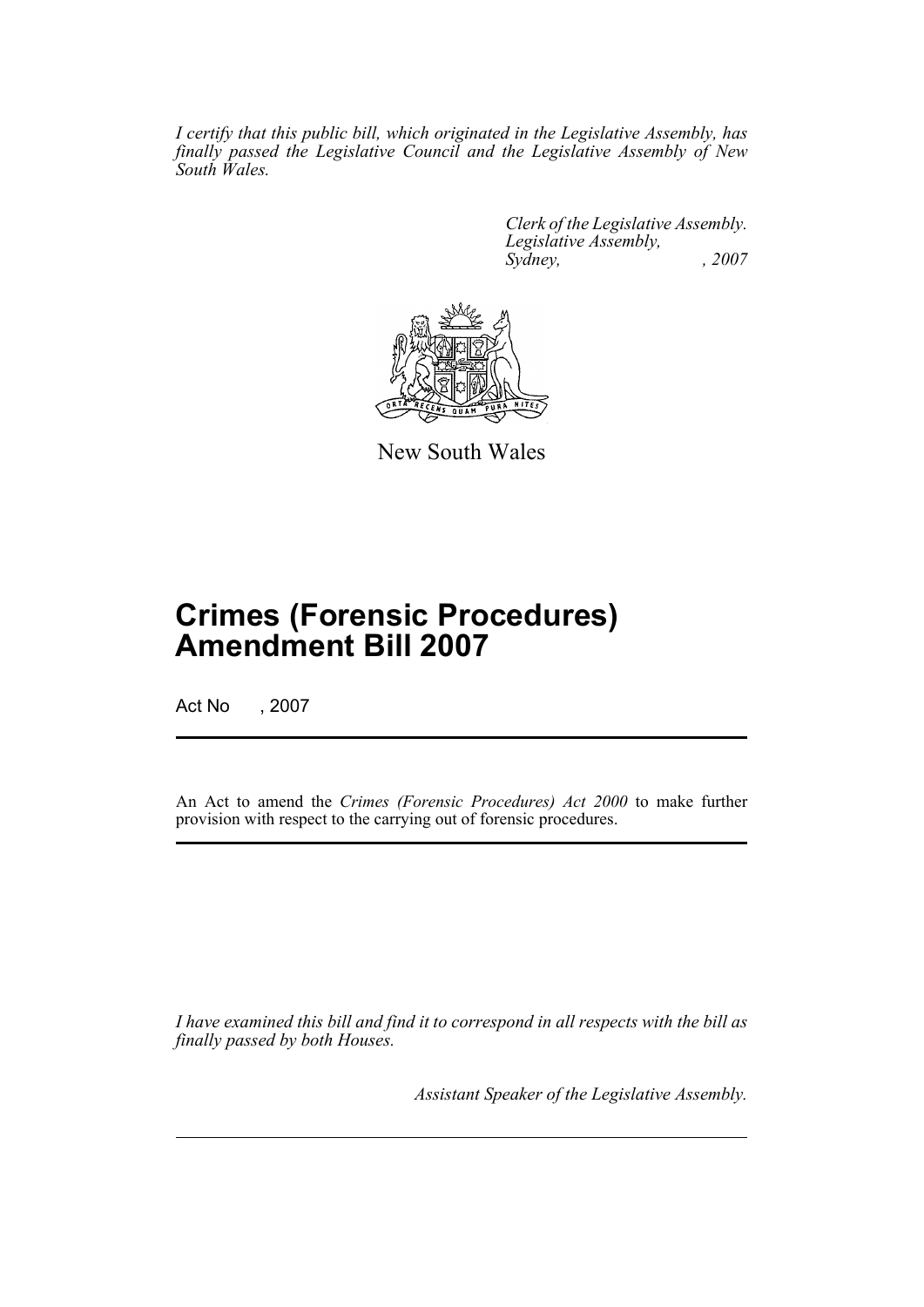### <span id="page-2-0"></span>**The Legislature of New South Wales enacts:**

### **1 Name of Act**

This Act is the *Crimes (Forensic Procedures) Amendment Act 2007*.

### <span id="page-2-1"></span>**2 Commencement**

This Act commences on a day or days to be appointed by proclamation.

### <span id="page-2-2"></span>**3 Amendment of Crimes (Forensic Procedures) Act 2000 No 59**

The *Crimes (Forensic Procedures) Act 2000* is amended as set out in Schedule 1.

### <span id="page-2-3"></span>**4 Repeal of Act**

- (1) This Act is repealed on the day following the day on which all of the provisions of this Act have commenced.
- (2) The repeal of this Act does not, because of the operation of section 30 of the *Interpretation Act 1987*, affect any amendment made by this Act.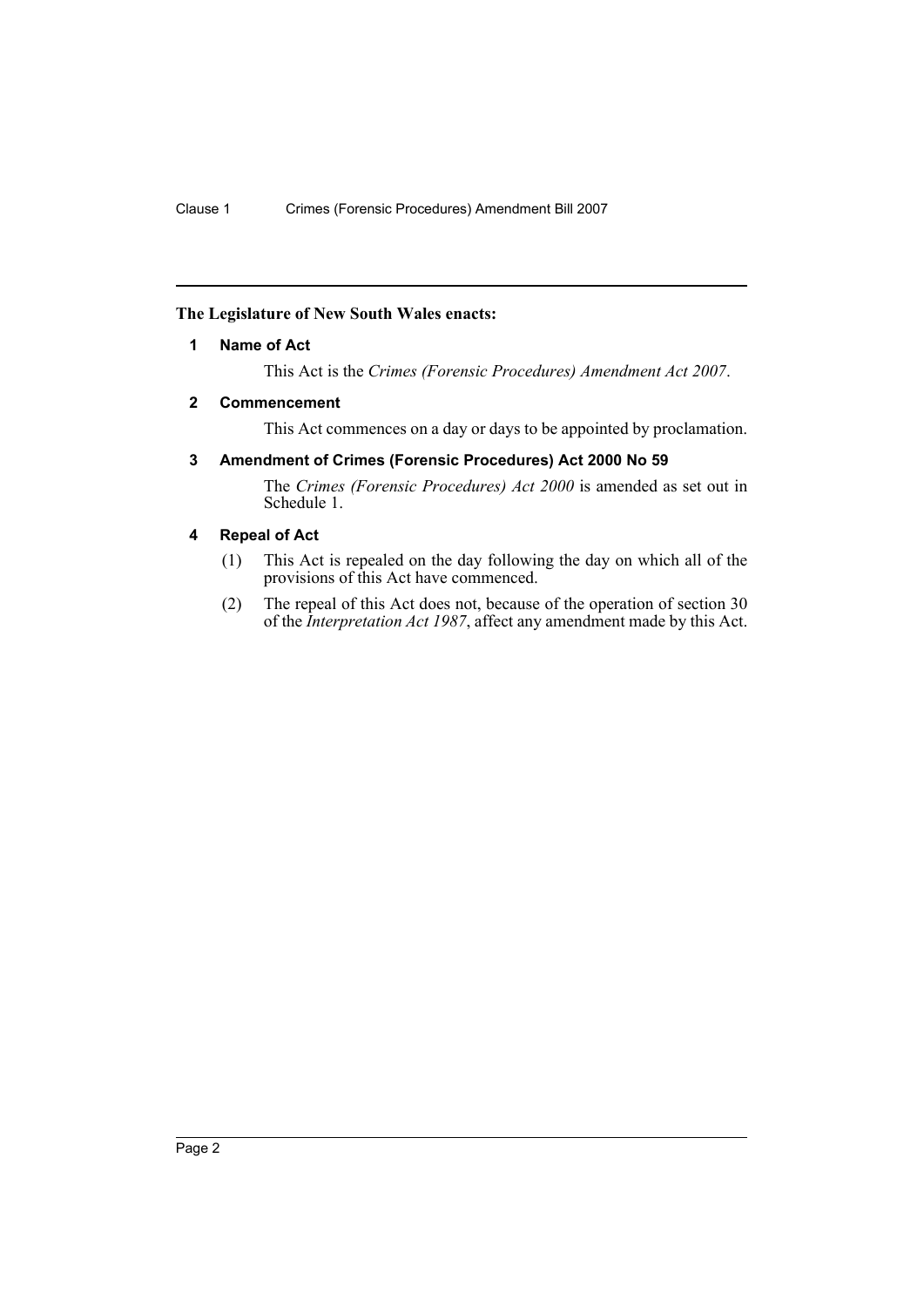Crimes (Forensic Procedures) Amendment Bill 2007

Amendments **Amendments** Schedule 1

### <span id="page-3-0"></span>**Schedule 1 Amendments**

(Section 3)

**[1] Section 11 Conditions under which police officer may request consent to forensic procedure**

Omit ", or a non-intimate forensic procedure involving the taking of a sample of the suspect's hair or the carrying out of a self-administered buccal swab" from section 11 (2).

### **[2] Section 11 (3)**

Omit "(other than a procedure involving the taking of a sample of the suspect's hair or the carrying out of a self-administered buccal swab)".

### **[3] Section 20**

Omit the section. Insert instead:

#### **20 Matters to be considered by senior police officer before ordering non-intimate forensic procedure**

A senior police officer may not order the carrying out of a non-intimate forensic procedure under section 18 (1) unless satisfied:

- (a) that the suspect is under arrest, and
- (b) that there are reasonable grounds to believe that the suspect has committed an offence, and
- (c) that there are reasonable grounds to believe that the procedure might produce evidence tending to confirm or disprove that the suspect has committed the offence referred to in paragraph (b), and
- (d) that the suspect is neither a child nor an incapable person, and
- (e) that the carrying out of such a procedure is justified in the circumstances.

### **[4] Section 24 Final order for carrying out forensic procedure**

Omit section 24 (2) and (3). Insert instead:

- (2) In the case of an intimate forensic procedure:
	- (a) there must be reasonable grounds to believe that the suspect has committed a prescribed offence, and
	- (b) there must be reasonable grounds to believe that the procedure might produce evidence tending to confirm or